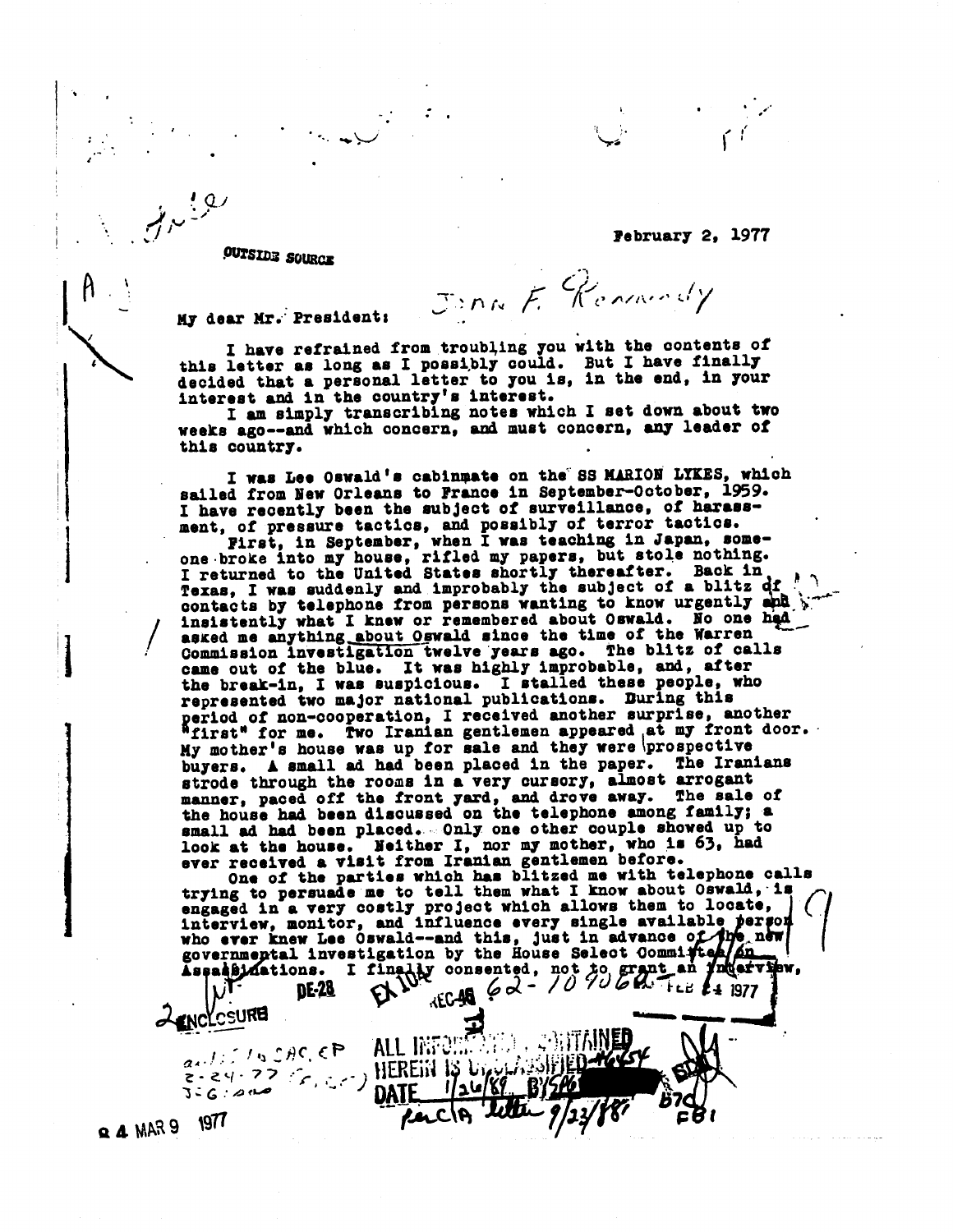**but to allow the publication's representative to explain their project to me in person. After a lunch with this researcher, I was told that if I had refused even to meet with him, pressure was in the offing through two Midland men: Mr. Jim Allison, publisher of the ultra-conservative Reporter-Telegram, my em**ployer (out of necessity, and for the moment!), and Mr. George **Bush, Jr. The researcher said he had asked an acquaintance, a Mr. Beamis (?), chairman of the Republican Party in Virginia and owner of "a string of hotels" in that state, for help in persuading me to tell what I know, about Oswald. After this revelation, and when I still refused to be interviewed, the publication's leg-man made an effort to purchase my knowledge** 

•

**about Oswald. I refused, and he left. Shortly thereafter, my mother discovered that her tele** apparatus had been pulled out about one-half inch. It was so **obvious as to be grotesque. But we cannot'doubt that someone entered the house at a time when I was at work and my mother was away; she returned to the house, however, at an unaccustomed time.** 

**I have been in anguish for weeks, Mr. President, trying my best to laugh at my apprehensions and to see these events** persuade me otherwise. So I have been compelled to react to all this in the form of a statement--and it may shed some **light on the reasons for the intrusions into my life:** 

Speaking as the man who spent more than two weeks in the same ship's cabin with Lee Cawald at the time of his 1959 *\*defection", and speaking as a man who has been the subject* of the above-described tactics of cowards, I offer the **' following considerations to the American people and to people everywhere:** 

- 1. It is CIA and FBI relations with Lee Oswald which have been
- **covered up since November 22, 1963. 2. It is the CIA and the FBI which have concealed and destroyed evidence of their relations with Oswald prior to November 22,**
- 1963. It is the CIA which has, from the beginning, fabricated or **3. It is the CIA which his, fret the beginning, fabricated or distorted certain Cuba-Oswald relations, and certain Cuba-** JFK relations, as a smokescreen and decoy to conceal the
- CIA-Oswald relationship.<br>I can testify, and others can testify, that the CIA did not **4. I can testify, and others can testify, that the CIA did not conduct a real investigation of the so-called defector Oswald in 1959. The CIA has long been concerned about witnesses . who can testify to this oversight on their part.**

ይ.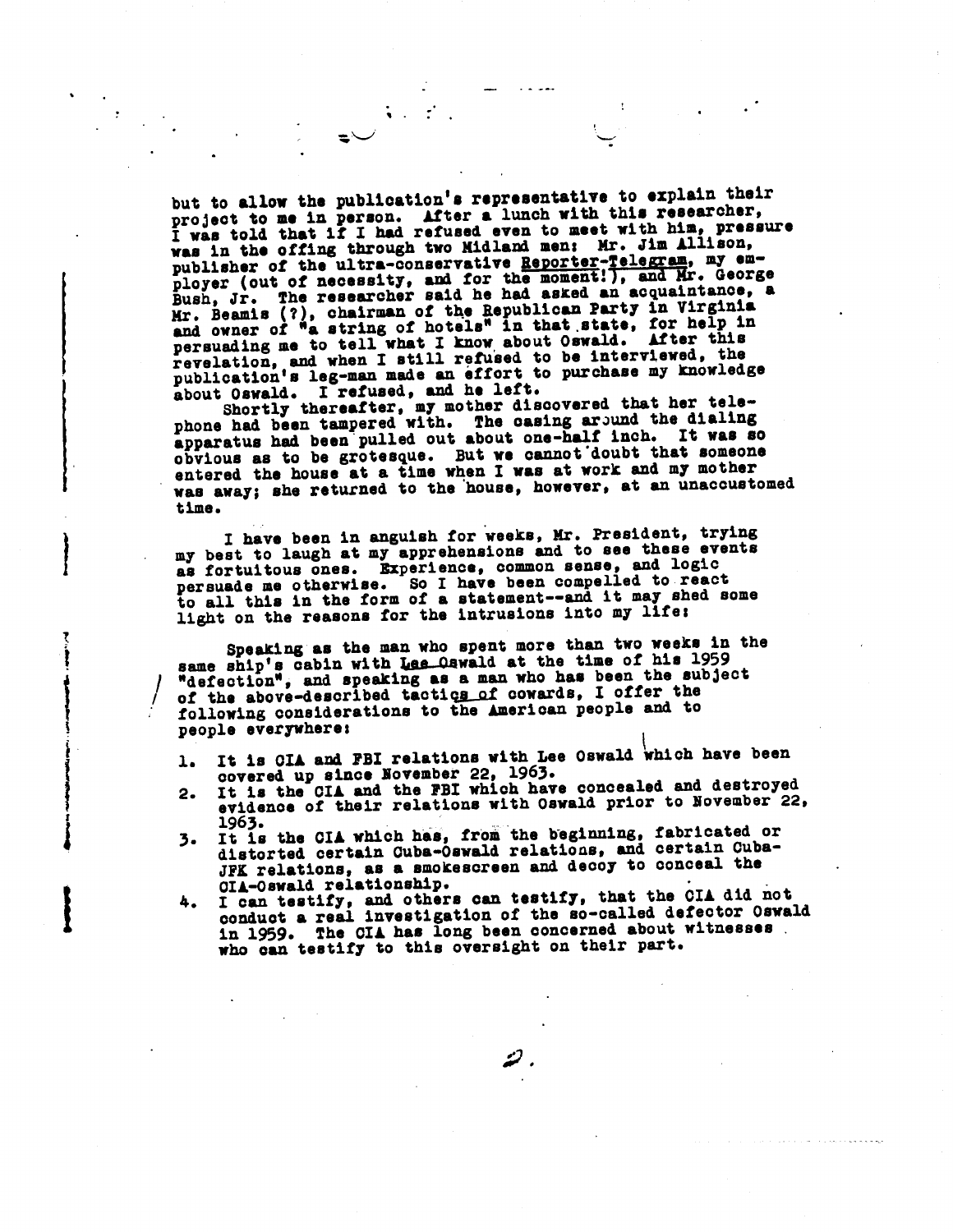**5. They did not conduct a real investigation because Mr. Oswald** 

•

- **was a bogus defector. 6. The CIA is concerned lest the knowledge that Oswald was a fake defector in 1959, linking him to 01A, also link him with CIA on November 22, 1963. But there is an impressive body of evidence that OIL used--and abused--Oswald as late as November, 1963.**
- **7. It is the OIL-Oswald relation and the4BI-Oswald relation • which have necessitated the thirteen-year cover-up.**
- **8. A necessary conclusion is that OIL and FBI elements in 1963 are suspect in the assassination of John Fitzgerald Kennedy.**
- **9. The assassination of John Kennedy has every appearance o<sup>f</sup>** having been our first American **<u>coup d'état</u>.**

Mr. President, as a man, a father, and a concerned citizen, I believe that you would act energetically also, if you were in my shoes. I believe that you should be aware of the fact that<br>one of your fellow-citizens does not feel that he, his wife and **three children, and his mother, are safe in Midland, Texas. • • I conclude, Mr. President, by assuring you that I have the most enormous respect for you and the most hope-inspiring indications of your good will, as of your rare ability to lead the nation. Without flattery, you are quite simply tRe political light of this period in history. God be with you. I apologize for the crude and, doubtless, offensive tone** 

**of this letter.** 

 $F \times 10^{-6}$ 

JADIN

**Sincerely,**  Bil**N**Lord  $P$ *i***L**,  $J_0$ **E**  $L_0$ **e** 

**.2403 Holloway Midland, Texas 79701 (915) 68-44537** 

1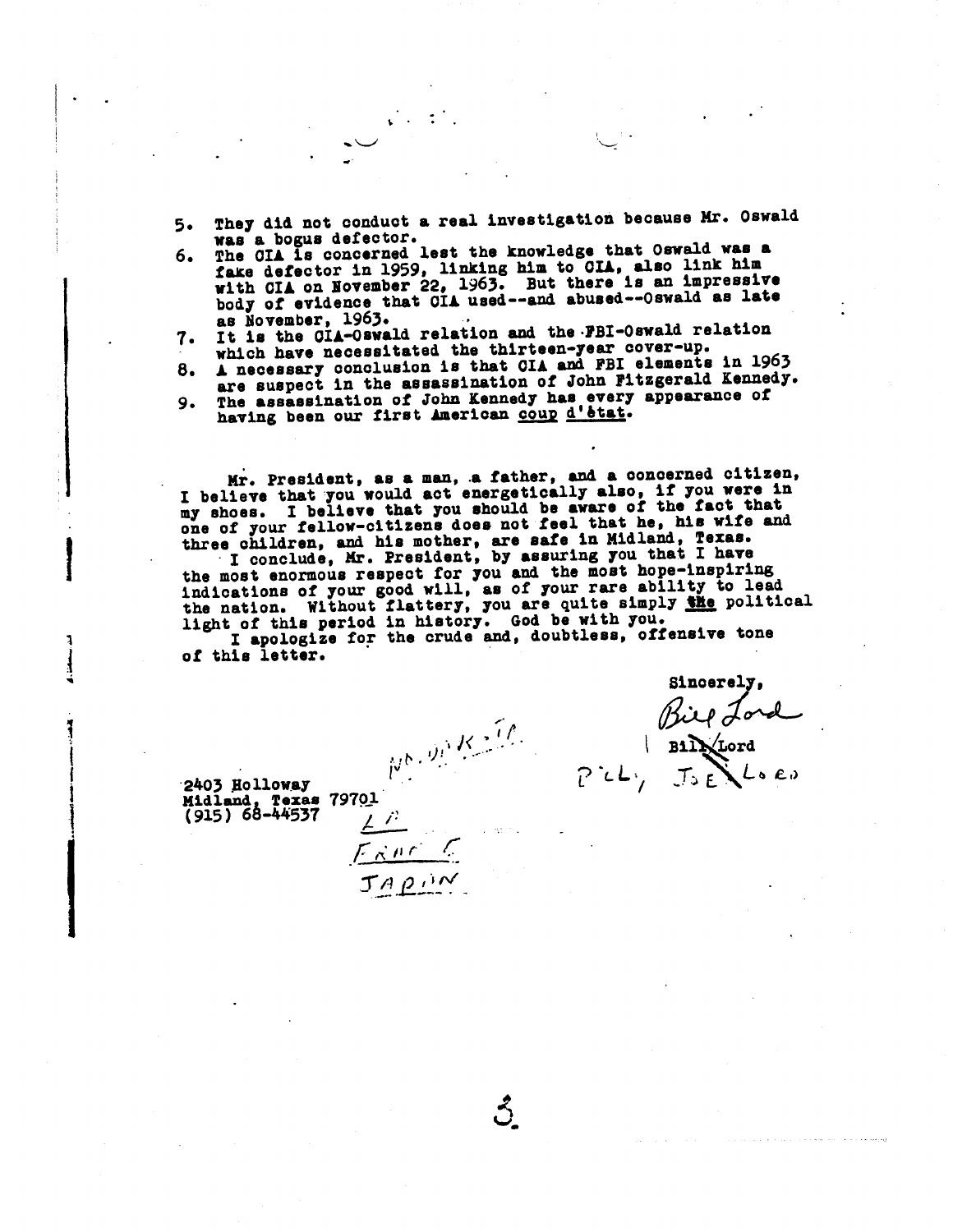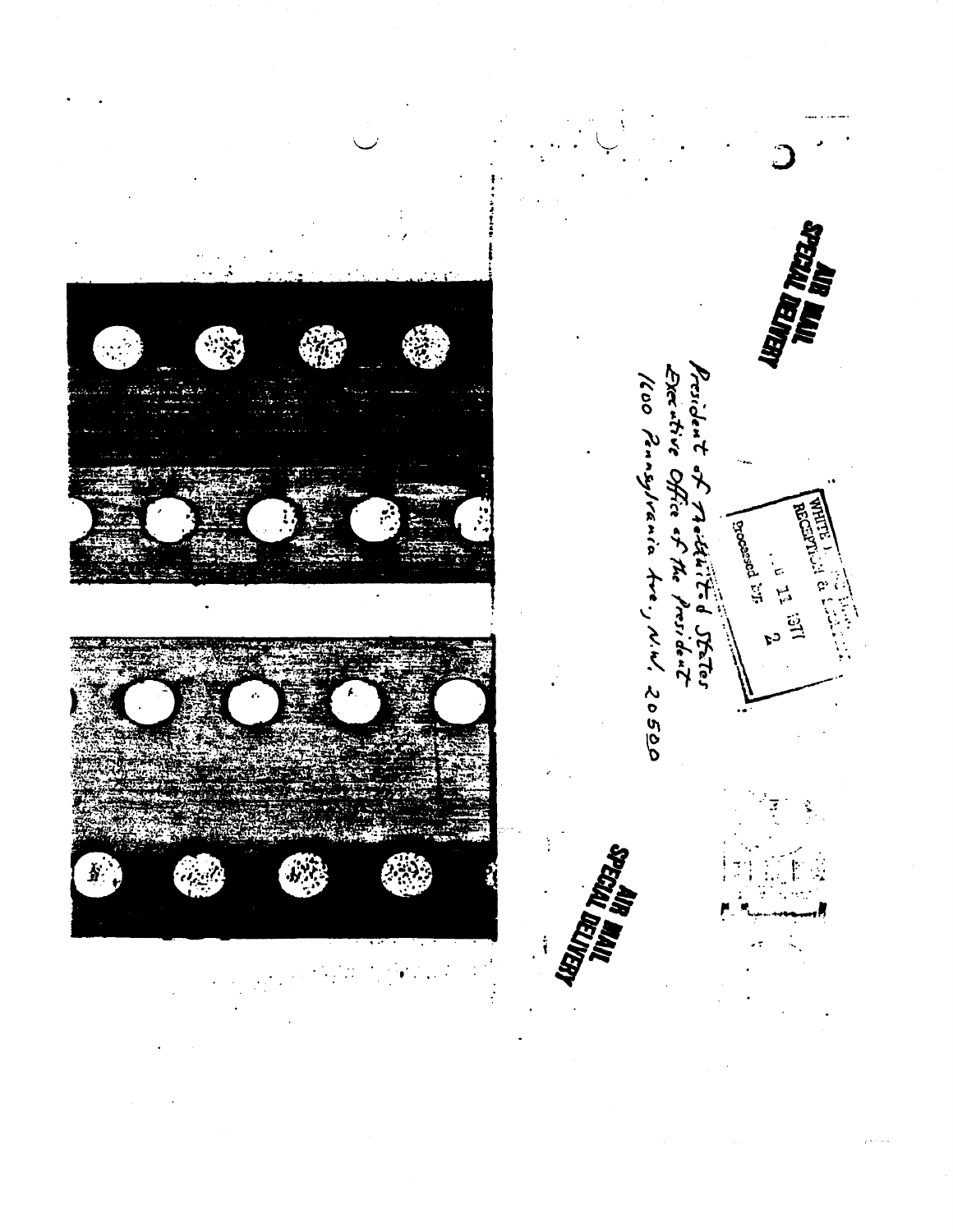**FE,.-zRAL BUREAU OF INVESTIOAlhoti** 

**I .** 

1963 December 2 **Det•** 

BILLY JOR LORD, United States Air Force **assigned to the 882xd Combat Defense Squadron, (CMS) Minot assigned to the 882xd Combat Defense Squadron, (CMS) Minot Air Force Base, rural Minot, ]forth pakota advised as follows:** 

%% •

 $\sim$  **1** 

-••

(1)

**PD402 (Rev. 13540)** 

**•** 

**Me entered the United States Air Force on September 28, 1962, at Amarillo, Texas, and has been'assigned to the Minot Air Force Base, rural Minot, since December 16, 1982. Mis home**  of record is 2403 Halloway. Nidland. Texas.

In the Spring of 1959, he graduated from the Midland **Ugh School, Midland, Texas, and in the Fall of 1959, tiaveled**  to France, where he intended to enter a language school to ob**tain a major is Language and Literature.** 

**..201 first 1st LIB limit' OSWALD when he departed from Mew-Orleans, Louisiana, the latter part of September, 1959, aboard the SS Marion Lykes, a freighter. OSWALD occupied the sane cabin as LORD enroute to Francs. Re recalled observing OSWALD's passport and visa and noting the same LEE HARVEY OSWALDCY FREE** on this passport. However, he was unable to recall at this time $\mathbb Z$  $\beta$ SWALD s destination as reflected on the visa attached to the **paisport. Be did recall that the freighter stopped at•only two**  ports, Lace Palisse, France, and a port in England, and that **OSWALD did not. isembark, at Lace Pelisse, trance.** 

In addition to himself and OSWALD, there were only two. **other passengers on the freighter, namely; a retired U. S. Army major and his wife, names** unrecalied, **who he believed were from the State of Florida. He vaguely recalled they were traveling to either Ireland or Scotland. - •** 

During the entire trip he actually had very little come **wrestles with OSWALD; as- OSWALD- was a-very cynical, surly, un**  friendly type of individual who obviously did not desire to  $'$ **associate or engage in,conversations with his fellow passengers.** 

**On the first day of the trip, OSWALD did engage in very United amount of conversation. Re recalled OSWALD told him that he intended to vacation in Europe, with no specific and all that he further recalled OSWAID maying** 

**Minot Air Force Base, 4, — File Audiseibipea441-44641 .54+- 11.1343 — et** 

| This decusest centrine notther reconnentations and the requirement the FBI. It is the property of the FBI. and is located to your equacy; it and its content to your equacy, |
|------------------------------------------------------------------------------------------------------------------------------------------------------------------------------|
|                                                                                                                                                                              |
|                                                                                                                                                                              |

 $\mathbf{e}^{\mathbf{e}}$  **•**  $\mathbf{e}^{\mathbf{e}}$  **•**  $\mathbf{e}^{\mathbf{e}}$  **•**  $\mathbf{e}^{\mathbf{e}}$  **•**  $\mathbf{e}^{\mathbf{e}}$  **•**  $\mathbf{e}^{\mathbf{e}}$  **•**  $\mathbf{e}^{\mathbf{e}}$  **•**  $\mathbf{e}^{\mathbf{e}}$  **•**  $\mathbf{e}^{\mathbf{e}}$  **•**  $\mathbf{e}^{\mathbf{e}}$  **•**  $\mathbf{e}^{\mathbf{e}}$  **•**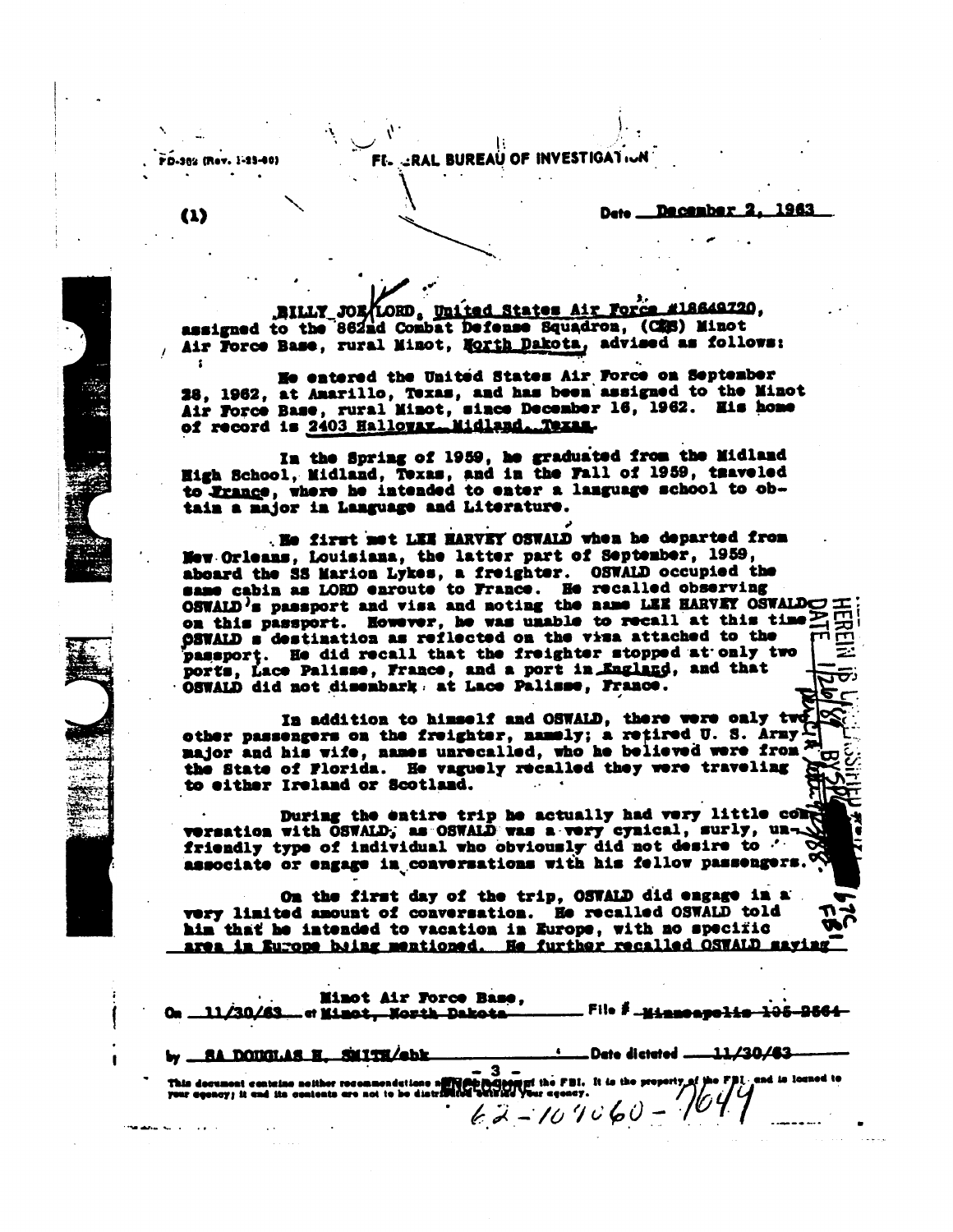**M10. 105-2514** 

•

1

 $\overline{\mathbf{2}}$ 

**that he might possibly attend some unknown school in Switzerland. / OSWALD at no time indicated that he had any intention of going to Russia. He never had any reason to believe OSWALD could be an agent of any foreign government or that he, was inclined towards Communism.** 

•

• 11

**Re advised OSWALD never discussed his background with him other than to state that he was from New Orleans, Louisiana, and was just recently discharged from tho. U. S. Marines. OSWALD stated that his mother lived in Fort Worth, Texas, and was employed in a drug store in Fort Worth. OSWALD seemed very bitter of the economic conditions of his mother. OSWALD however, did not comment on the economic conditions in the. United States or discuss any**  political views.

**He recalled that although OSWALD never specifically stated he was an atheist, he gave this impression, stating on one occasion "that only matter existed and everything came from matter." OSWALD appeared to be somewhat of an intellect, \$aving above average intelligence, but did not appear to do any reading.aboard ship. OSWALD did not appear to-be a violent or a fanatic individual.** 

The first time he actually knew that OSWALD had traveled **to Russia was when he wasin receipt of a newspaper clipping from his mother, Mrs. UCLA M. LORD, 2403 Ralloway, Midland, Texas, in which it was reported in a Fort Worth, Texas, newspaper LIM MARVIT OSWALD, 20 year old ex-Marine from Fort Worth, Texas, had denounced his American citizenship and had turned in his American passport and requested Russian citizenship. He said he believed the article appeared in the Fort Worth newspaper during November, 1959.**   $\mathcal{L}$  $\mathbf{r}$ 

**Mis mother had recalled the name of OSWALD from a letter he, LORD, had written to his mother upon arriving in France, mentioning to her that OSWALD had been his roommate on his voyage over.** 

**- 4 -**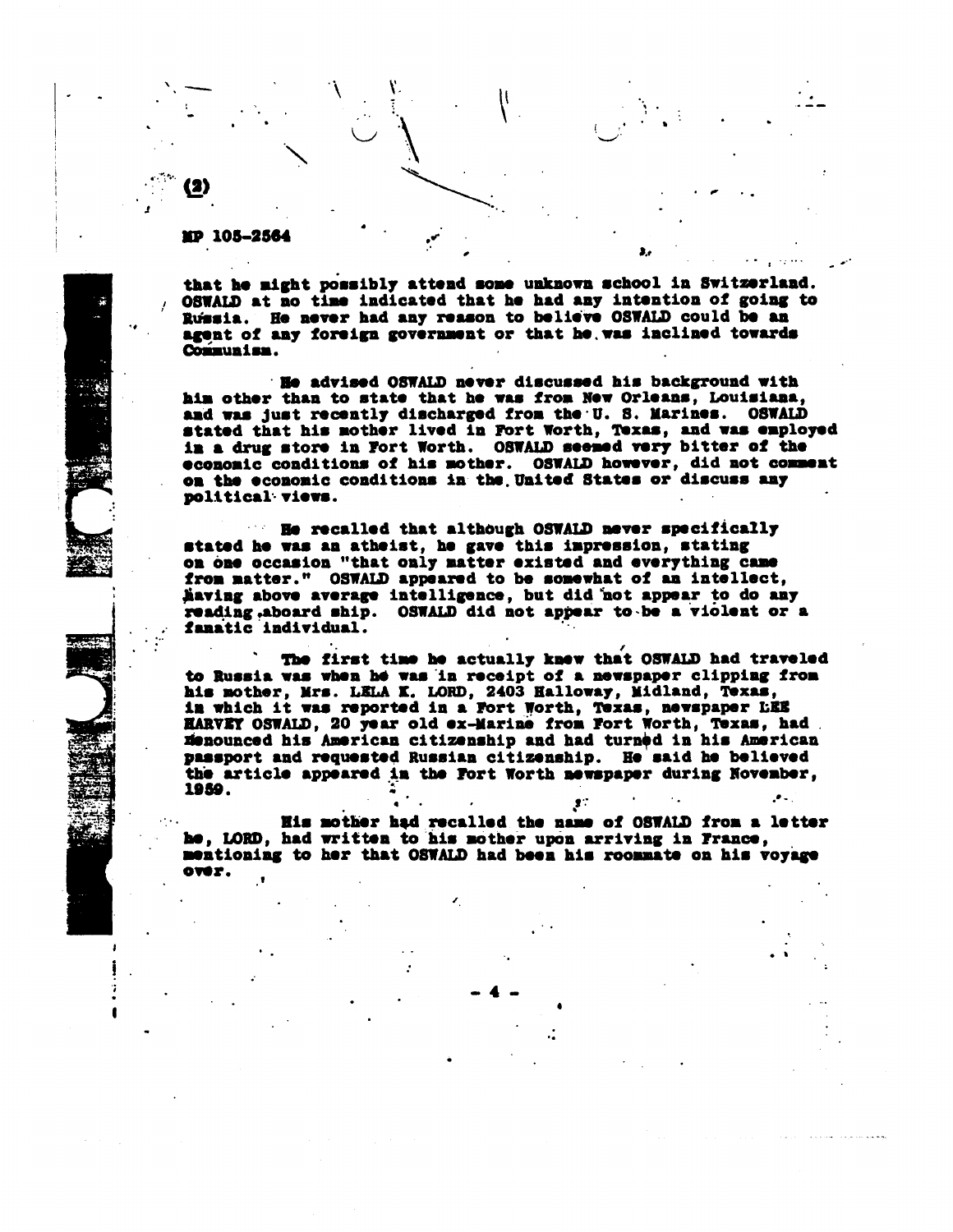## AFFIDAVIT OF BILLY JOE LORD

 $BIIIx^7$  Lord on Ju

20 گھ م

**LITIDAYIT** 

NEN

The following affidavit was execute PRESIDENT'S COMMISSION ON THE ASSASSINATION OF PRESIDENT JOHN F. KENNEDT

STATE OF TEXAS. County of Travis, se:

ž

I, Billy Joe Lord, heing duly sworn say:

1. I am an Airman Third Class in the United States Air Force, and I am h the 340th Bomb Wing, Combat Defense Squadron at Bergstrom Air Force Bass, Tuxas. I am 22 years old and my parents live at Midland, Texas.

2. After graduating from Midland High School in 1959, with the financial assistance of my parents. I made plans to continue my education in France. During August, 1959, I made an application for a passport, and on or about September 15, 1959, I departed Midland, Texas via train for New Orleans, Loumiana, arriving there about September 17, 1939. I spent the next three days touring the city of New Orleans and making several trips to the ticket office of the Lykes Lines. The cost'of passage aboard the ship S.S. Marion Lykes assounted to slightly more than \$200. I registered and stayed'in the LaSalle Hotel on Canal Street, which was near the city library. I visited the l several times during this stay in the city. During this period I did not know Lee Harvey Oswald.

3. On September 20, 1959, I boarded the freighter S.S. Marion Lykes at New Orleans. Upon boarding the ship, I was shown to my room, and when I get there, Lee Harvey Oswald was already there and moving in. We were to share this room. I had never before seen nor heard of Lee Harvey Cownid. Lee Harvey Oswald and I chared this cabin for the duration of the trip to Franc which was fourteen days.

4. In our first conversation, Oswald said that he was recently discharged from the Marines and that he had worked in some technical field while in the Marines. He indicated that he was somewhat bitter about the fact that his mother had to work in a drugstore in Fort Worth, Texas, and was having a difficult time. Be also said that he would probably return to the United States to work. He gave no indication of his ultimate destination, although he said he was going to travel around in Europe and possibly attend school in Switzerland if he had sufficient funds. Also in this first conversation, we discussed religion. I do not know why we discussed religion except that possibly he noticed that I had a bible. Cowald maintained that he could not see how I could believe in God in view of the fact that science had disproved the existence of God, and that there was

only matter. 5. After the first day, I hardly conversed with Oowald at all. Ownald was

not outgoing and neither was I. We just were not very friendly. 6. Besides Oswald and myself, there were two other passengers aboard the

ship. They were a retired U.S. Army Colonel and his wife, Colonel and Mrs. George B. Church, Jr. All four of the passengers generally ate their mesh together in the ships officer's mess. Oswald ate most of his meals with un. 'n do not recall Colonel Church and his wife associating very much with Lee Harvey Oswald.

7. I shared a closet with Oswald, but I did not notice anything out of the ordinary among Oswald's possessions. He did show me either his military identification card or his passport.

8. Oswald did not indicate that he might defect to Russia. To the best of my knowledge, Oswald did not receive any correspondence or communications while aboard the ship, nor did he associate with any of the ship's crew. Oswald never mentioned any contacts or friends in Europe.

9. Lee Harvey Oswald appeared to be a normal, healthy individual, mea alert, but extremely cynical in his general attitude.

On October 5, 1959, our ship arrived in France, and I disembarked from the ship. I never saw or heard from him again. It is my recollection that he departed from the ship subsequent to my departure. I had written my mother shout all the passengers. When Oswald defected, she sent me a newspaper dipping about it.

10. Owwald spent a great deal of his time during the trip on the deck. I de not recall him doing any reading. I do retail, however, that there was a re مالك wher which received programs from Europe and that Oswald and Colonel Church seemed to understand a little bit of the foreign language that came ever on the speaker. I thought it was German, but I am not sure.

11. I attended the Institute of French Studies at the City of Tours, Provin of Tournine, France, from October, 1959 to February, 1962 intermittently while auditing courses at the University of Politics. Tours, France, and at the Sornonne, University of Paris, France. I returned to the United States aboard the French ship, Liberty, in June. 1960. I went to France again in February of 1961 for further education, and returned to the United States in February of 1982 62

**Collection** Lord Buir Jos Lond

Signed this 20th day of June 1964.

ų.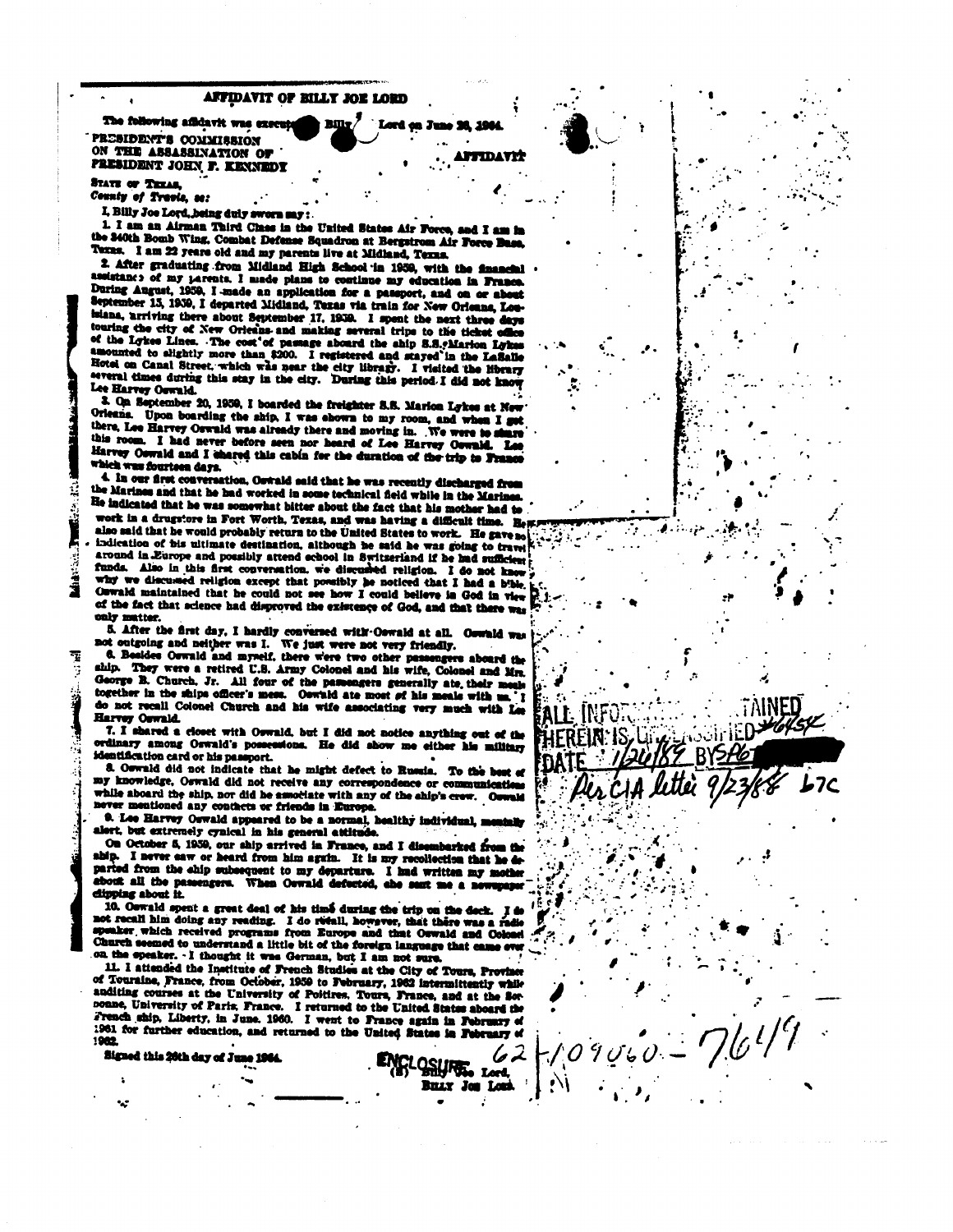## **Airtel**

## 2/24/77

**1 - Mr. Peelman To: SAC, El Paso 1 - Mr. Giaquinto** 

**From:** Director, FBI (42-109090)

**ASSASSINATION UPpIRESIDENT.**  JOHN FITZGERALD **IENNEDI** 11/22/63 **DALLAS, TEXAS<br>00: DALLAS** 

**Eholosed are two copies of a letter and envelope received from the eomplainant Bill Lord. Also enclosed are two copies or an 7D-302 reflecting an interview with a Billy Joe Lord on 11/30/63, and two copies of an affidavit of a Billy Joe Lord as it appears in the Warren Commission Report.** 

El **Paso Division is requested to contact the regarding any additional information he wishes to provide**  complainant, acknowledge his letter and obtain full details **regarding the allegations set forth in his letter of 2/2/77. Bureau indices reveal that a Billy Joe Lord was in fact a cabin mate of Los Harvey Oswald during a two-week ocean voyage from New Orleans to Europe which took place in 1959.** 

**During the course of your interview with the complainant, insure that he is advised that any fears he may have for his personal safety should be referred to the local**  $\frac{1}{2}$ **uthoritied.** 

**If a review of El Paso indices should preclude interviewing the complainant, set forth your recommendations for not interviewing his in an appropriate communication, however, if the complainant is interviewed, sULHX the results within 21 days.** 

GPO: 1976 0 - 207-526

 $\frac{1}{2}$ 

SEE NOTE PAGE TWO

**<sup>20</sup>FEB 24 1071** 

**Iv 7** 

 $\mathcal{N}$ 

 $\mathcal{C}^{\otimes 5}$ 

Dep. AD Adm. .... Dep. AD Inv. **Enclosures - 8**  Asst. Dir.: Adm. Serv. **Eat. Affairs** Fla. & Pers. Gen. Inv. Maan. **Inepection** Intell. Laboratory Legel Co Plen, & Evel. Roc. Mgm. Sooe. lav. **Training** 

V.

È

್<br>ನ E2

Assoc. Dir.

변 **CINA** 

2000年

 $\ddot{\mathcal{L}}$ 

Teleshano Rm. ... **There** 

DATE TELETYPE UNIT

**HEREIN IS UP** 

<u> I lo</u>

ALL INFO.

**NOTE** ROOM

JsP,

 $\chi^2$ 

**:sas (5)** 

صەھ

I